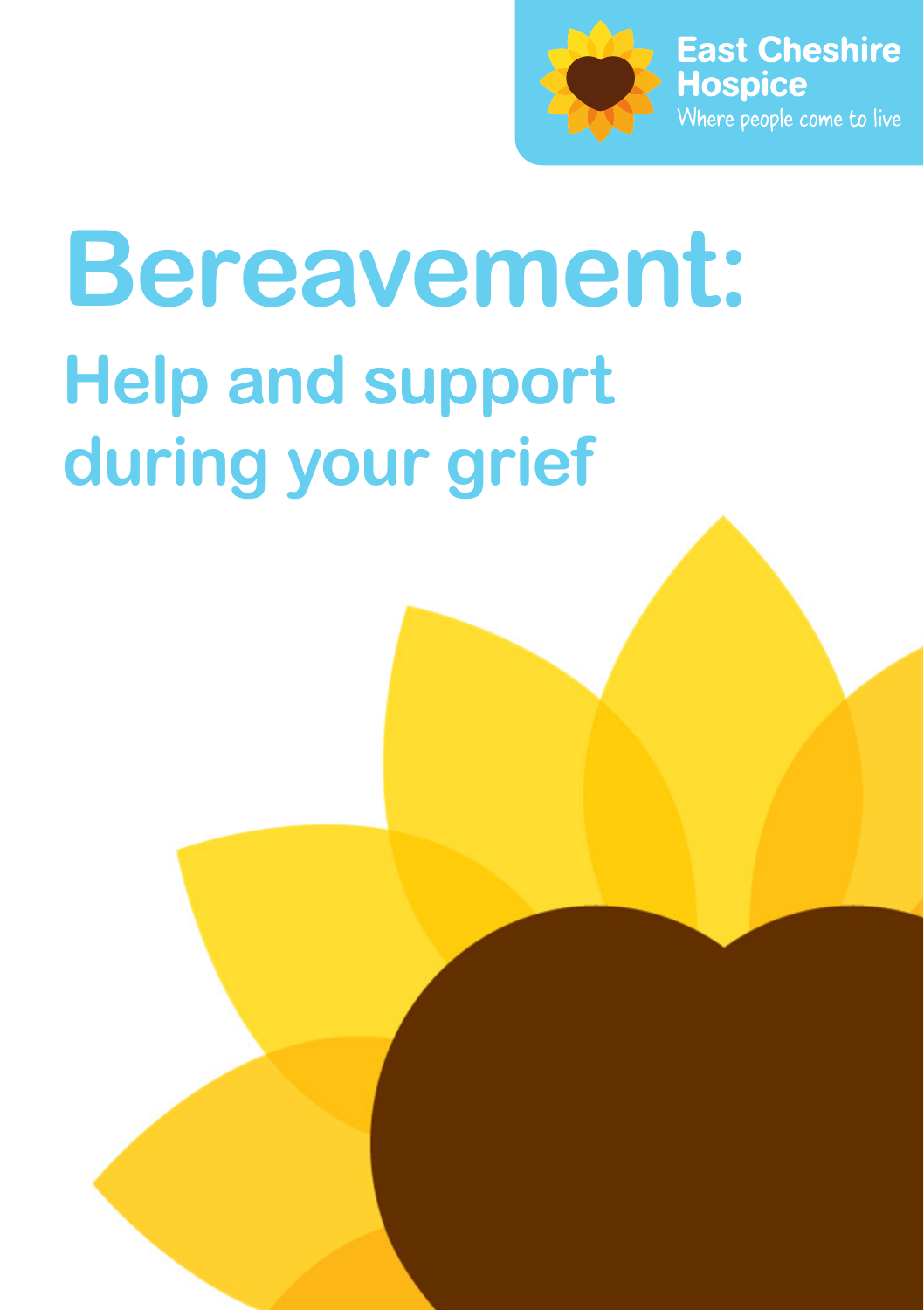## **Is it normal to feel this way?**

When someone who is important to us dies it can feel unbearable, as though our whole world has changed. As unique individuals, our response to loss is also likely to be unique, and can be affected by the relationship we had with the person who died. There is no right or wrong way to grieve.

## **Ways to think about grief**

"In some ways the pain of grief itself stayed much the same... but as time went on my world expanded so it felt less suffocating" Dr Lois Tonkin (2006)

Dr Lois Tonkin, who writes about loss and grief, suggests a helpful way that we can think about grief:

- 1. At first it can feel as if grief has filled your entire life
- 2. As the weeks and months go by, something important happens. The grief may stay the same, but your life starts to grow around it. You will have new experiences and begin to find moments of enjoyment
- 3. Eventually your life will grow around the grief. It will always be there, and it may grow bigger at difficult times, but it will not dominate your life.

## **Some reactions to grief:**

## **Emotions**

## *"I can't stop crying and I feel really angry"*

Grief can have a powerful effect on how we feel. Sadness is a natural response to grief, although not exclusively expressed through tearfulness. We may be surprised or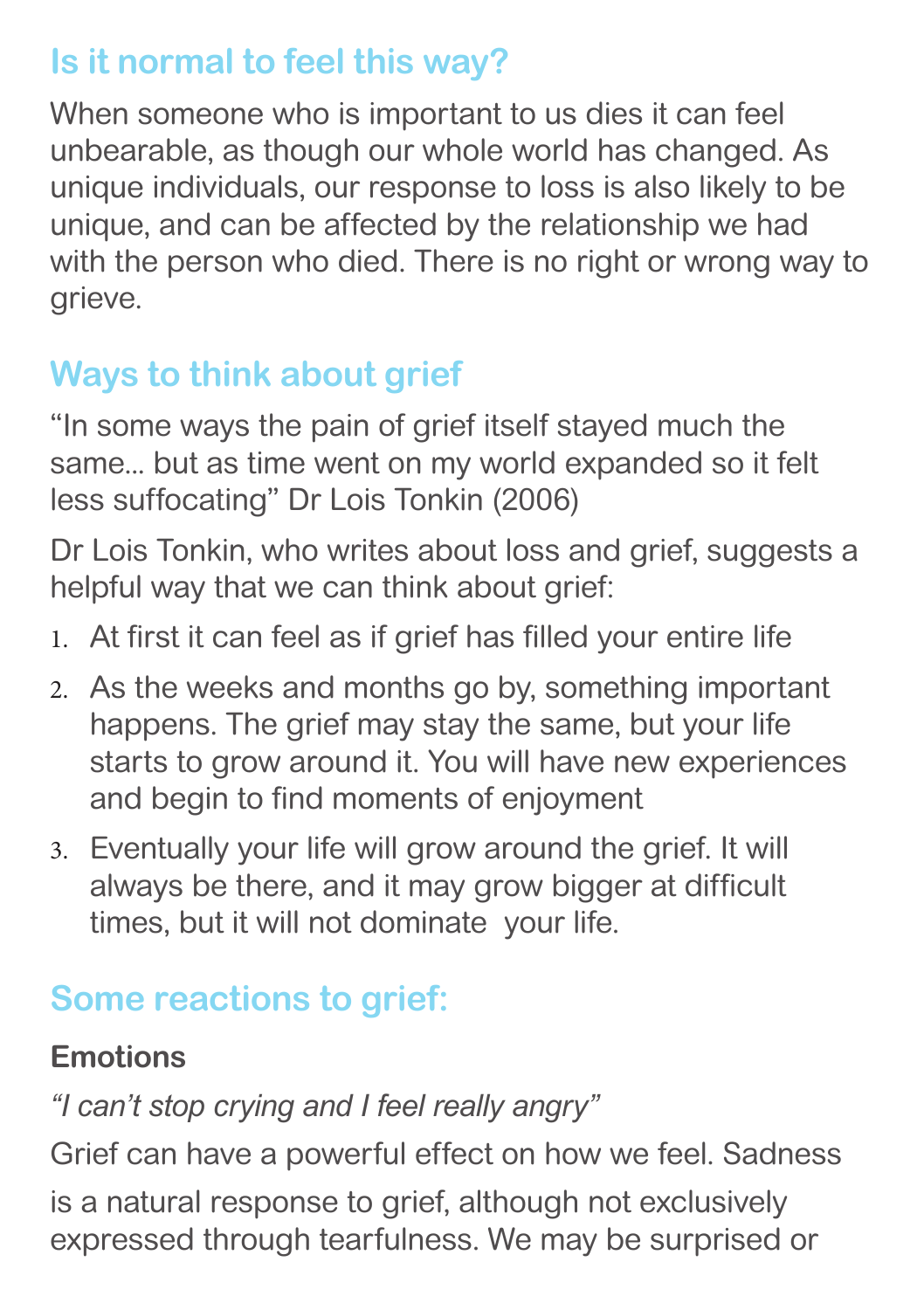shocked by some of the feelings we are experiencing or we might not be able to feel anything at all. Some may find it easier or harder than others to express and cope with the emotions they are experiencing. This range of responses to loss is normal.

## **Sleeping**

## *"I can't sleep and I'm exhausted"*

Grieving can be exhausting. Some people notice they are sleeping more than usual, while others have restless sleep, interrupted by dreams, or they might wake up during the night and can't get back to sleep. For others sleep continues as usual. Many sleep hygiene tips are widely accessible online including mindfulness and sleep apps. Keeping a bedtime routine, having a relaxing bath, exercising or avoiding caffeine, amongst other things, may help.

## **Eating**

## *"I'm not interested in food" or "I can't stop eating"*

We may feel we can't be bothered to cook or we don't feel hungry. Alternatively, we may be comfort eating or drinking more than usual. Try to eat at least one healthy meal a day. It is important to look after ourselves as best we can as this is likely to have a positive effect on our overall wellbeing.

## **Concentration**

## *"There's so much to do but I can't put my mind to it"*

Grieving can affect every part of us; mind body and spirit. It might be hard to concentrate, maybe your thoughts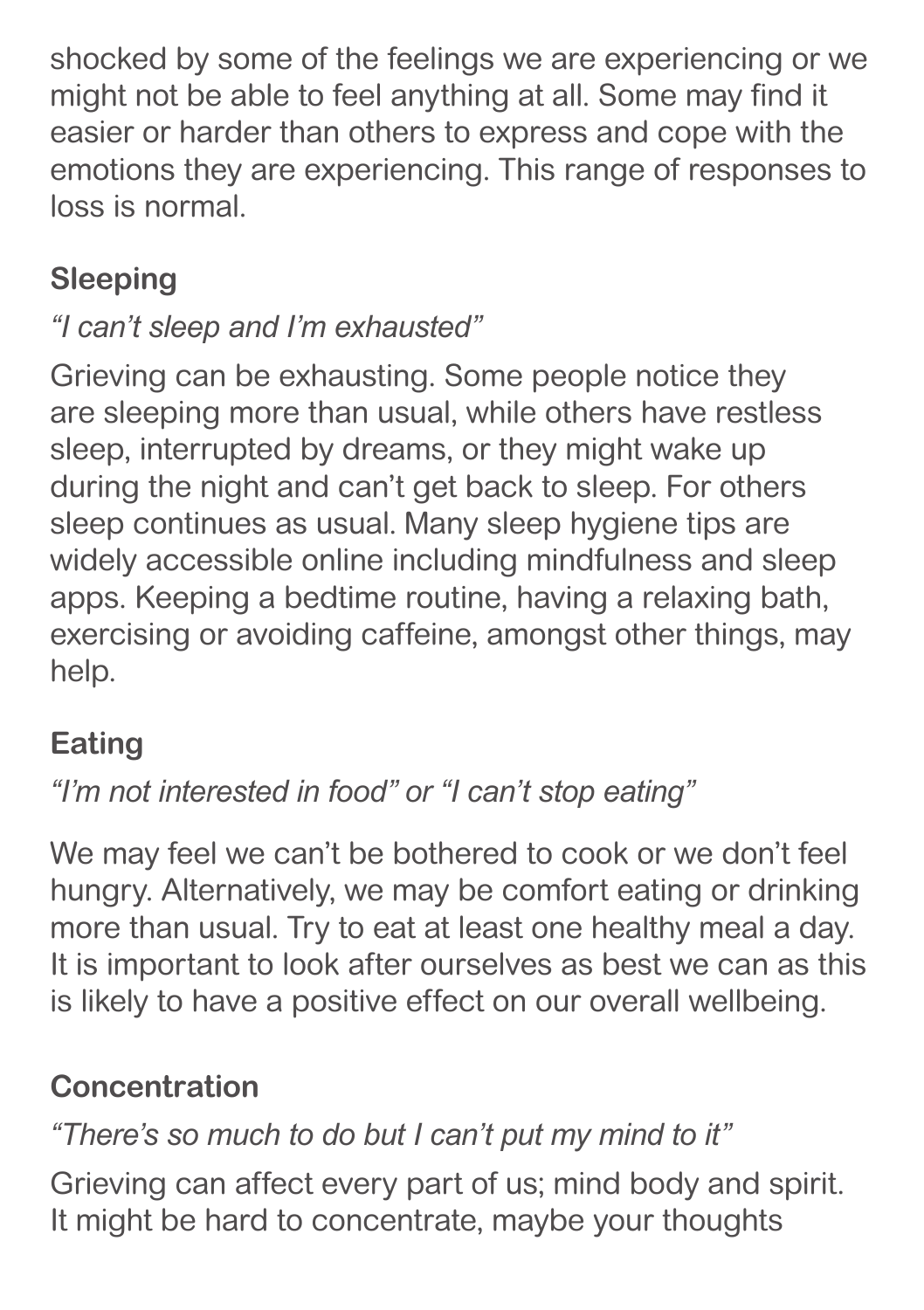are confused or you just don't know where to start. It's important to be gentle and compassionate and not expect too much of yourself.

## **Health**

## *"I don't feel so good, both physically and in myself"*

It is not uncommon to experience physical and/or mental health symptoms and it is important not to neglect your health. Your GP can talk you through some options which might help. Physical exercise like a walk, going to the gym or gardening can be beneficial to wellbeing.

## **Anxiety**

## *"There's a knot in my stomach"*

When things happen that are out of our control we can sometimes feel anxious or worried. Looking at ways we have coped with stress and loss in the past can often help us manage some of the things we are experiencing at present. There are many different techniques and activities which can help alleviate symptoms of anxiety and different people will find things which work for them.

## **Will I ever feel the same again?**

## *"I thought I was coping but now I'm going backwards"*

When someone close to us dies, we know that life has changed and will never be exactly the same as before, but over time there will be an adjustment to this different life which will gradually become the new normal. Grief has its own pace so it will be different for each one of us. Bereavement is rarely experienced in a straight line so it's natural that some days our bereavement will be more or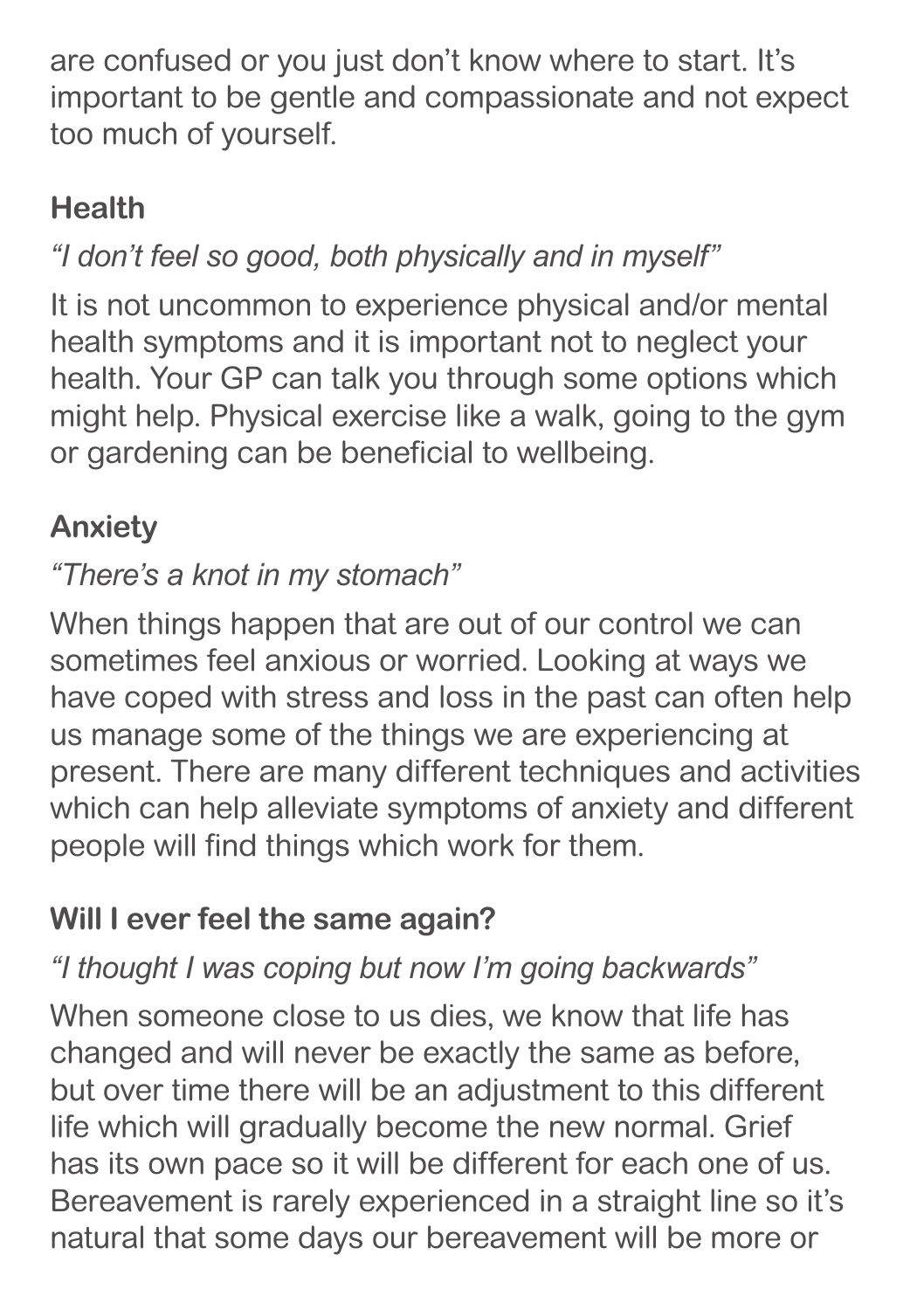less bearable than other days. It can often be affected by remembering through seasonal changes.

## **Family and support networks**

*"I don't want to burden my family and friends"*

We often hear that family and friends have been great but they have busy lives or they are bereaved too. We might not feel able to talk about how we really feel or we might have different ways of expressing grief and communicating than other family members. It can be helpful to find someone you know who is patient, kind and will listen to what you want to say about how you are feeling. Talking is part of the healing process. Some may find comfort in their faith and spirituality.

## **Practicalities**

#### *"Where do I start?"*

It can seem like there is so much to do with new tasks to learn. Some people find it helpful to make a list of family/ friends who could give practical help or advice, or to accept support already offered. Tackle things at your own pace and in your own time according to what works for you.

## **Are there things I can do that help?**

- It's OK to have time off from your grief. Give yourself a welcome distraction if you feel able, like a cup of coffee with a friend or watching a film
- Being outdoors around nature is often beneficial for your mental wellbeing
- Find a healthy outlet to express your grief –through exercise, talking, journalling or painting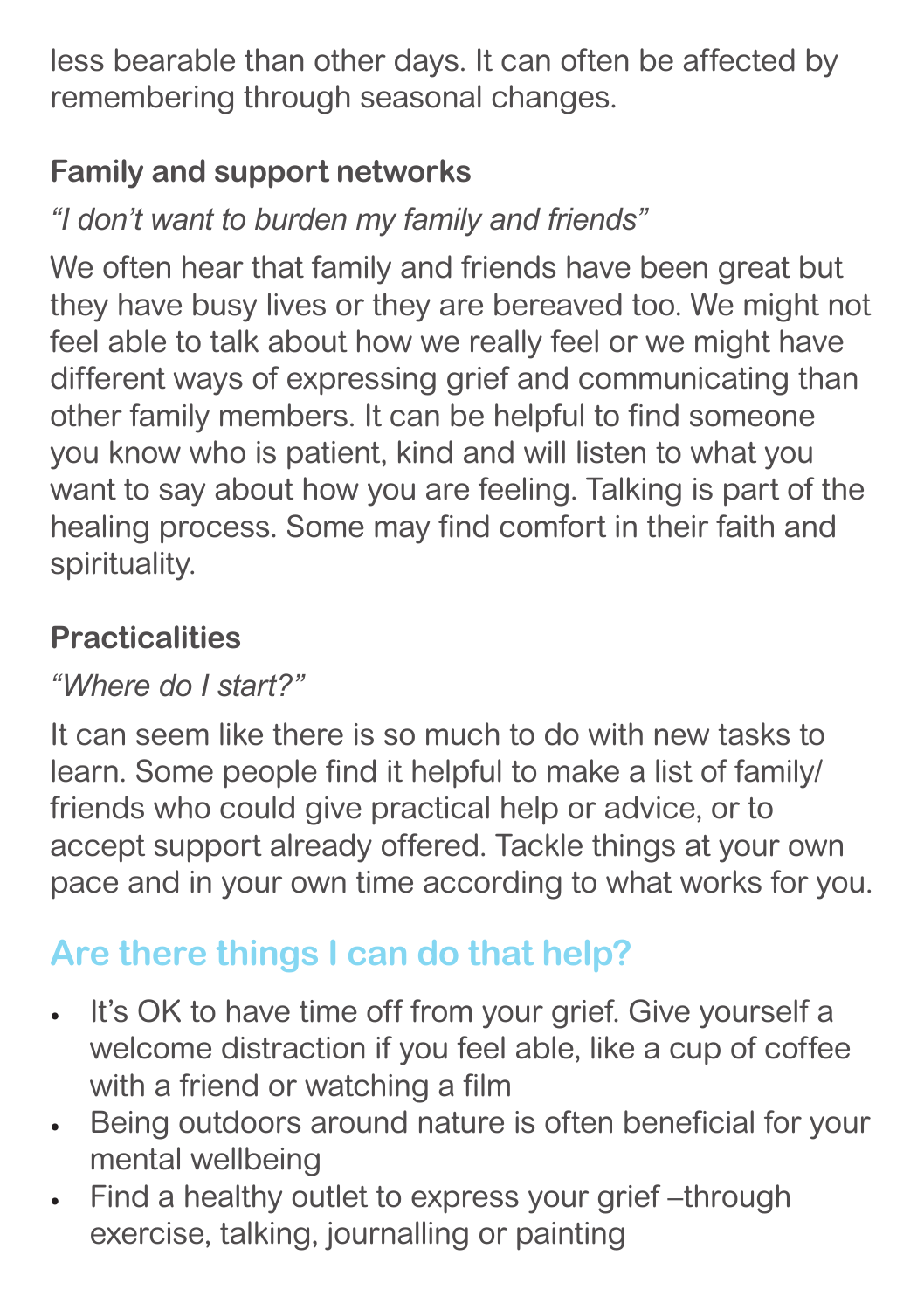## **Here to help you**

## **East Cheshire Hospice's Bereavement Team**

(Insert relevant contact details) www.eastcheshirehospice.org.uk

## **Anxiety UK**

A charity offering support with anxiety. www.anxietyuk.org.uk

#### **Bereavement Advice Centre**

Practical information and advice soon after a death. Telephone 0800 634 9494 (Mon-Fri, 9am-5pm) www. bereavementadvice.org

#### **CALM (Campaign Against Living Miserably)**

Telephone 0808 802 5858 (daily, 5pm-12am) www.thecalmzone.net

#### **GriefChat**

A free online space to text and talk. www.griefchat.co.uk (Mon-Fri, 9am-9pm)

## **The Loss Foundation**

Offering virtual support groups for those who have lost a loved one to cancer. www.thelossfoundation.org

#### **Samaritans**

Telephone 116 123 Email jo@samaritans.org www.samaritans.org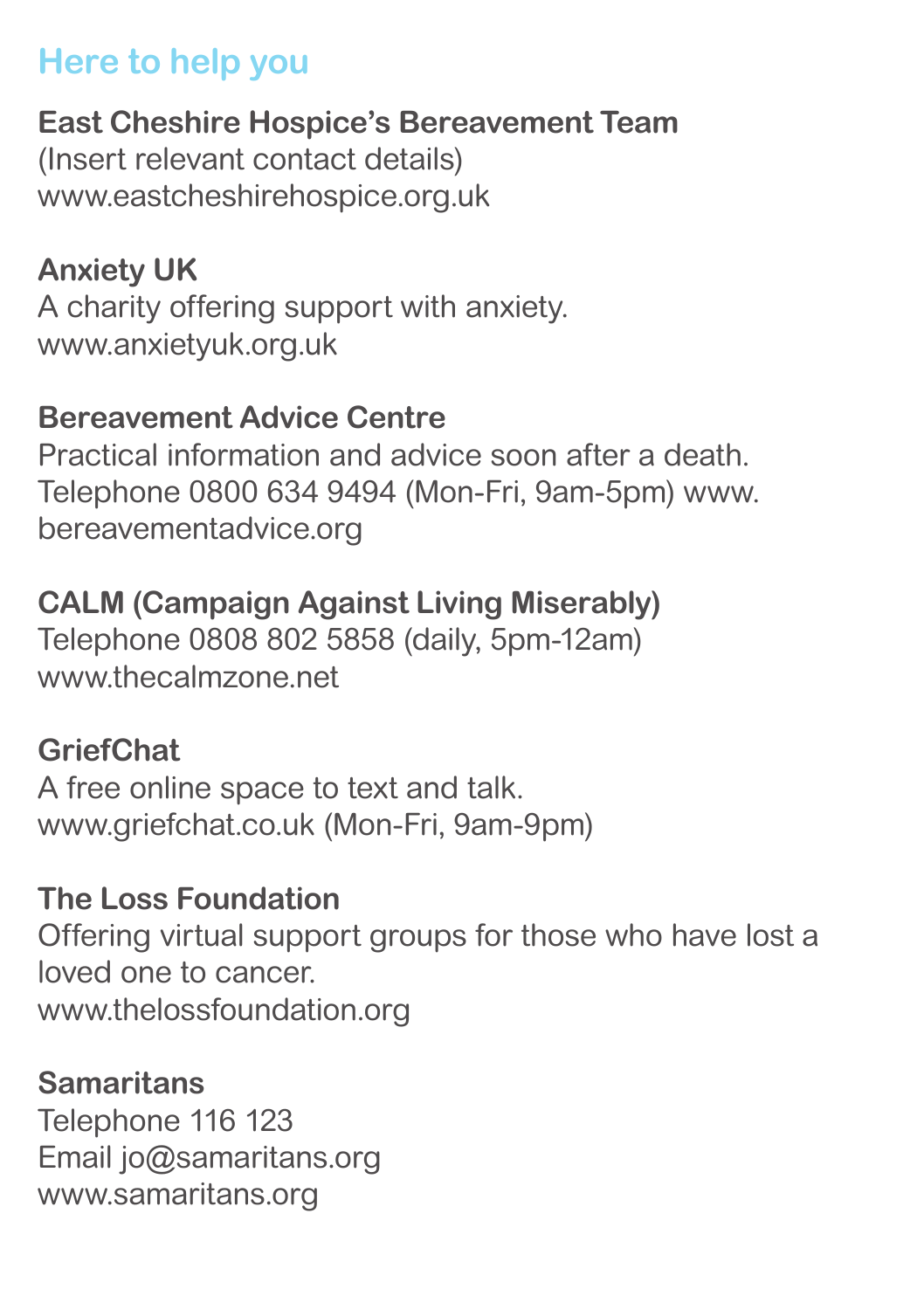#### **Shout**

A 24/7 UK text service for people in crisis. Text 85258

## **Silverline**

A helpline for anyone over 55 years of age Telephone 0800 4 70 80 90 (daily, 24 hours) www.thesilverline.org.uk

#### **Video resources**

A channel for guided mindfulness and meditation *www.youtube.com/user/getsomeheadspace*

A TedTalk by Dr Susan Delaney about different grieving styles *www.youtube.com/watch?v=F\_HVeL99eK4*

A TedTalk by bereavement specialist Julia Samuel MBE about the power of pain *www.youtube.com/watch?v=flijEwhjW0M*